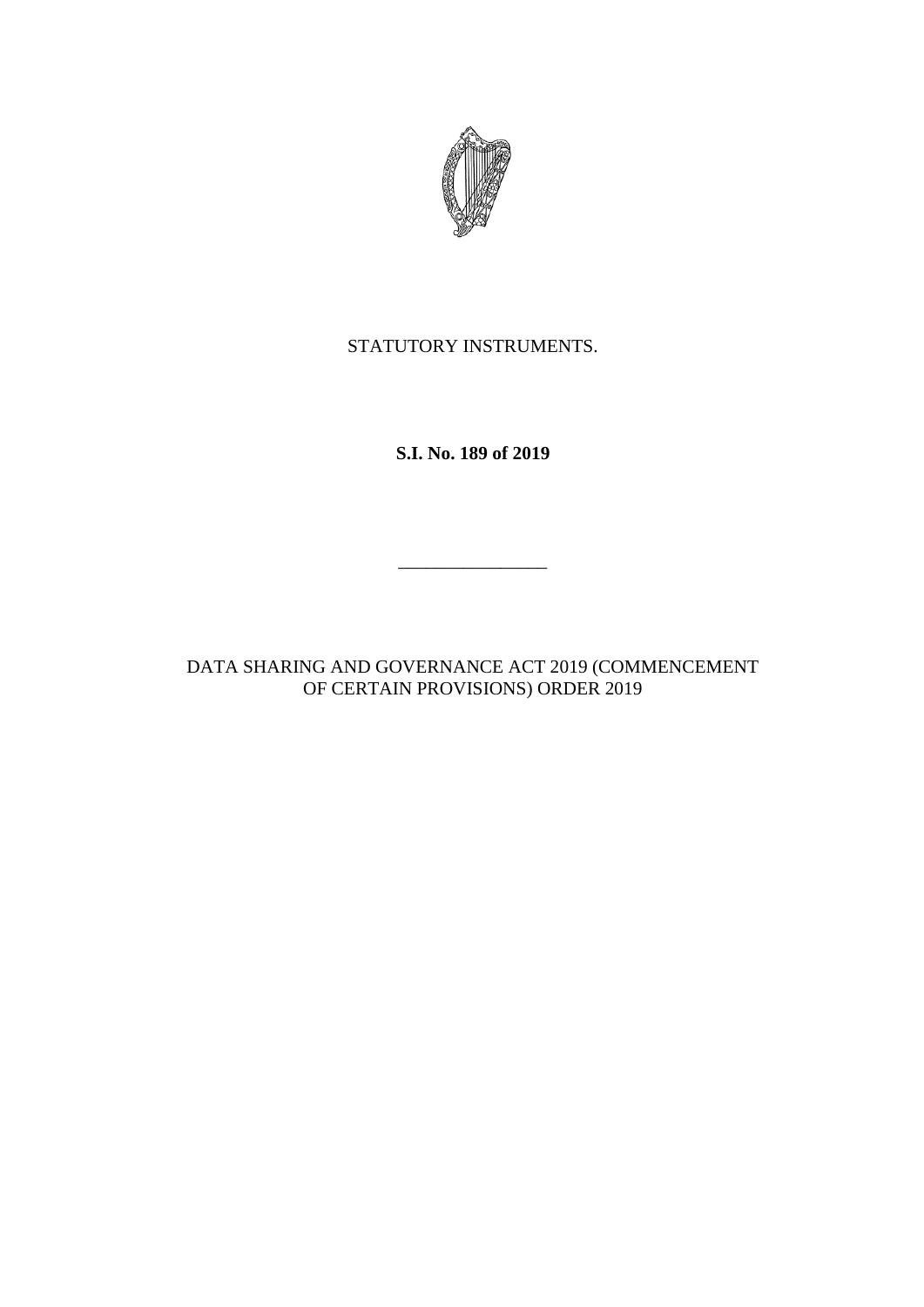## S.I. No. 189 of 2019

## Data Sharing and Governance Act 2019 (Commencement of Certain Provisions) Order 2019

I, PASCHAL DONOHOE, Minister for Public Expenditure and Reform, in exercise of the powers conferred on me by section 1(2) of the Data Sharing and Governance Act 2019 (No. 5 of 2019), hereby order as follows:

- 1. This Order may be cited as the Data Sharing and Governance Act 2019 (Commencement of Certain Provisions) Order 2019.
- 2. The  $18<sup>th</sup>$  day of April 2019 is appointed as the day on which the following provisions of the Data Sharing and Governance Act 2019 (No. 5 of 2019) come into operation:
	- (*a*) Part 1;
	- (*b*) section 5;
	- (*c*) section 6(1);
	- (*d*) subsections (1), (2), (3) and (5) of section 7, for the purposes of the application of those provisions to the disclosure of personal data under Part 5;
	- (*e*) section 8(1);
	- (*f*) sections 9, 10, 11 and 12;
	- (*g*) section 13, for the purposes of the application of that section to the disclosure of personal data under Part 5;
	- (*h*) Part 5;
	- (*i*) Part 6, other than sections 34(3) and 36;
	- (*j*) Part 10, other than sections 69 and 70.



GIVEN under my Official Seal, 18 April, 2019.

PASCHAL DONOHOE, Minister for Public Expenditure and Reform.

*Notice of the making of this Statutory Instrument was published in "Iris Oifigiúil" of 3rd May,* 2019.